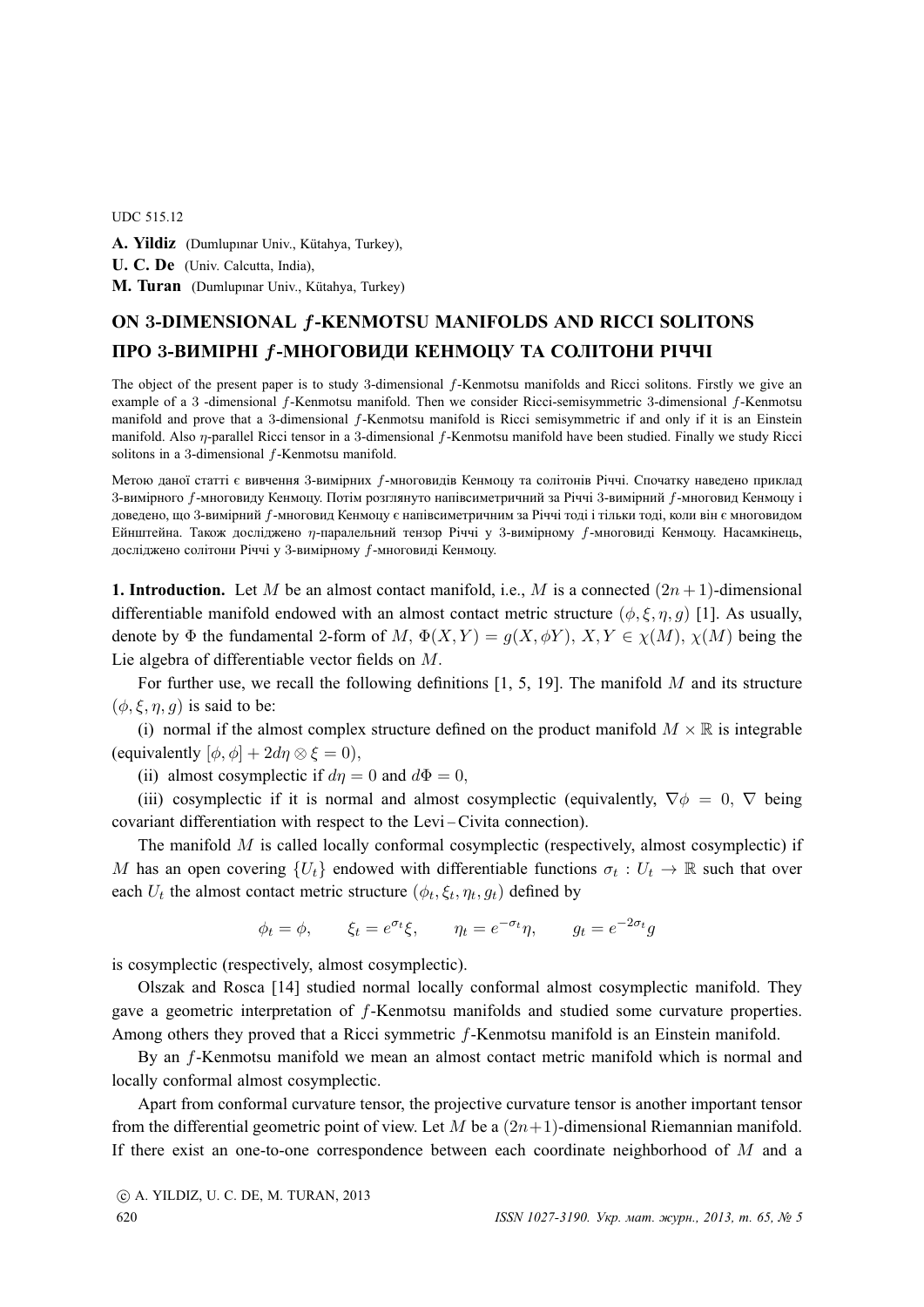domain in Euclidean space such that any geodesic of the Riemannian manifold corresponds to a straight line in the Euclidean space, then M is said to be locally projectively flat. For  $n \geq 1$ , M is locally projectively flat if and only if the well known projective curvature tensor P vanishes. Here P is defined by [12]

$$
P(X,Y)Z = R(X,Y)Z - \frac{1}{2n} \{ S(Y,Z)X - S(X,Z)Y \},
$$

for X, Y, Z  $\in \chi(M)$ , where R is the curvature tensor and S is the Ricci tensor of M. In fact, M is projectively flat (that is,  $P = 0$ ) if and only if the manifold is of constant curvature [21, p. 84, 85]. Thus, the projective curvature tensor is a measure of the failure of a Riemannian manifold to be of constant curvature. ξ-conformally flat K-contact manifolds have been studied by Zhen, Cabrerizo and Fernandez [22]. Likewise we define ξ-projectively flat f-Kenmotsu manifold. An f-Kenmotsu manifold is called  $\zeta$ -projectively flat if the condition  $P(X, Y)\zeta = 0$  holds on M.

A Ricci soliton is a generalization of an Einstein metric. In a Riemannian manifold  $(M, g)$ , g is called a Ricci soliton if [7]

$$
\pounds_V g + 2S + 2\lambda g = 0,\tag{1.1}
$$

where  $\mathcal L$  is the Lie derivative, S is the Ricci tensor, V is a complete vector field on M and  $\lambda$  is a constant. Compact Ricci solitons are the fixed points of the Ricci flow  $\frac{\partial}{\partial t}g = -2S$  projected from the space of metrics onto its quotient modulo diffeomorphisms and scalings, and often arise as blow-up limits for the Ricci flow on compact manifolds.

The Ricci soliton is said to be shrinking, steady and expanding according as  $\lambda$  is negative, zero and positive respectively. If the vector field V is the gradient of a potential function  $-f$ , then q is called a gradient Ricci soliton and equation (1.1) assumes the form

$$
\nabla \nabla f = S + \lambda g.
$$

A Ricci soliton on a compact manifold has constant curvature in dimension 2 [7] and also in dimension 3 [8]. For details we refer to Chow and Knopf [3] and Derdzinski [4]. We also recall the following significant result of Perelman [15]: A Ricci soliton on a compact manifold is a gradient Ricci soliton.

In [18], Sharma has started the study of Ricci solitons in  $K$ -contact manifolds. In a  $K$ -contact manifold the structure vector field  $\xi$  is Killing, that is,  $\mathcal{L}_{\xi}g = 0$ , which is not in general, in an f-Kenmotsu manifold.

In the present paper we have studied some curvature properties of a 3-dimensional  $f$ -Kenmotsu manifold and Ricci solitons. The paper is organized as follows: After preliminaries we give an example of a regular 3-dimensional f-Kenmotsu manifold which is  $\xi$ -projectively flat. In Section 4, we consider Ricci semisymmetric 3-dimensional f-Kenmotsu manifolds and prove that a 3-dimensional f-Kenmotsu manifold is Ricci semisymmetric if and only if it is an Einstein manifold. Section 5 deals with η-parallel Ricci tensor in a 3-dimensional f-Kenmotsu manifold. Finally we study Ricci solitons in a 3-dimensional f-Kenmotsu manifold. We prove that if in a 3-dimensional f-Kenmotsu manifold the metric q is a Ricci soliton and V is pointwise collinear with  $\xi$ , then q is  $\eta$ -Einstein and the Ricci soliton is expanding, provided  $\lambda = 2(f^2 + f')$ . We also prove that if the manifold is  $\eta$ -Einstein, then an f-Kenmotsu manifold admits a Ricci soliton, provided f is constant.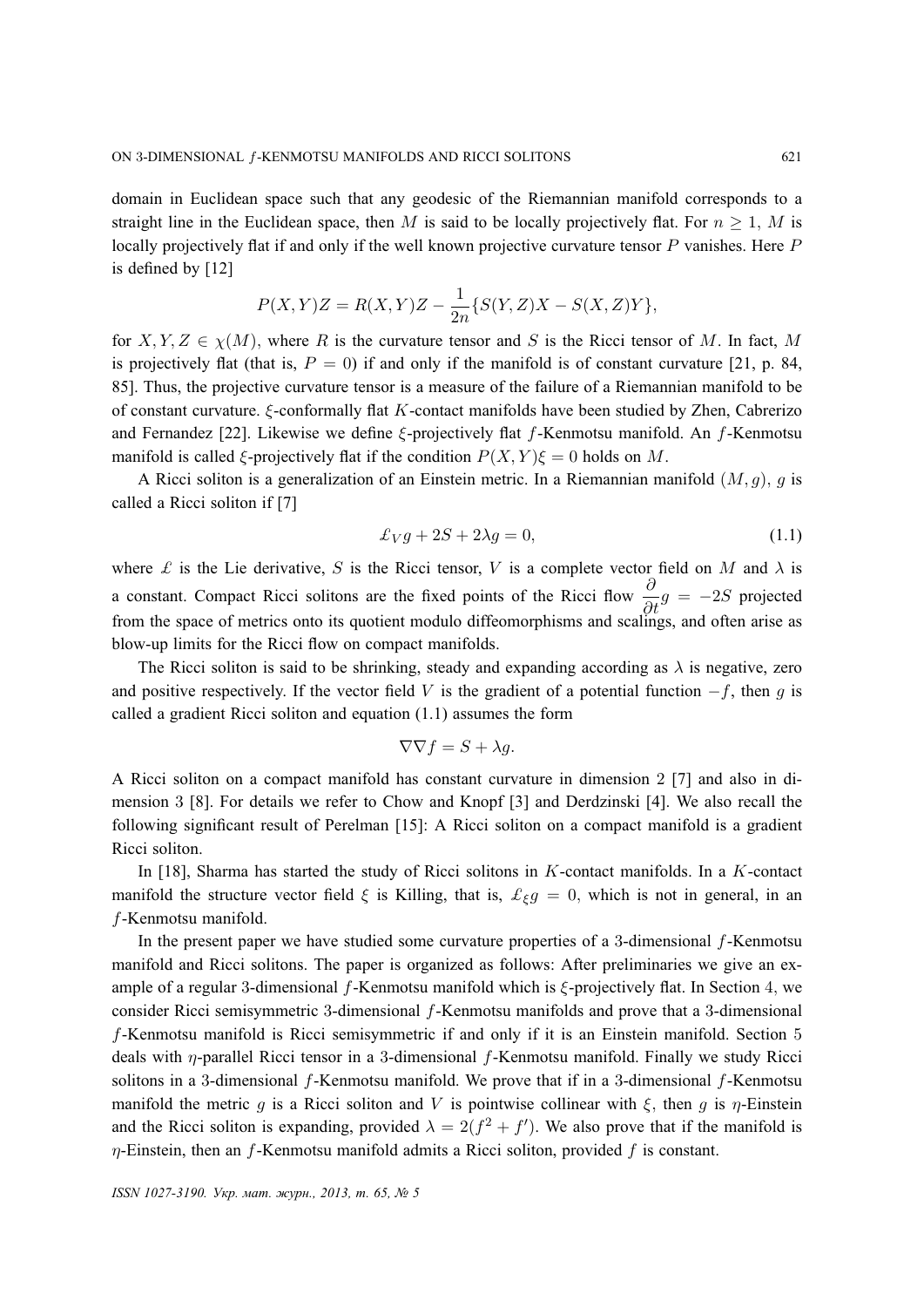**2.** f-Kenmotsu manifolds. Let M be a real  $(2n + 1)$ -dimensional differentiable manifold endowed with an almost contact structure  $(\phi, \xi, \eta, g)$  satisfying

$$
\phi^2 = -I + \eta \otimes \xi, \qquad \eta(\xi) = 1,
$$
  

$$
\phi\xi = 0, \qquad \eta \circ \phi = 0, \qquad \eta(X) = g(X, \xi),
$$
  

$$
g(\phi X, \phi Y) = g(X, Y) - \eta(X)\eta(Y),
$$
  
(2.1)

for any vector fields  $X, Y \in \chi(M)$ , where I is the identity of the tangent bundle  $TM$ ,  $\phi$  is a tensor field of  $(1, 1)$ -type,  $\eta$  is a 1-form,  $\xi$  is a vector field and g is a metric tensor field. We say that  $(M, \phi, \xi, \eta, g)$  is an f-Kenmotsu manifold if the covariant differentiation of  $\phi$  satisfies [13]:

$$
(\nabla_X \phi)(Y) = f\big(g(\phi X, Y)\xi - \eta(Y)\phi X\big),\tag{2.2}
$$

where  $f \in C^{\infty}(M)$  such that  $df \wedge \eta = 0$ . If  $f = \alpha = constant \neq 0$ , then the manifold is a  $\alpha$ -Kenmotsu manifold [9]. 1-Kenmotsu manifold is a Kenmotsu manifold [10, 16]. If  $f = 0$ , then the manifold is cosymplectic [9]. An f-Kenmotsu manifold is said to be regular if  $f^2 + f' \neq 0$ , where  $f' = \xi f$ .

For an f-Kenmotsu manifold from (2.2) it follows that

$$
\nabla_X \xi = f\{X - \eta(X)\xi\}.
$$
\n(2.3)

The condition  $df \wedge \eta = 0$  holds if dim  $M \ge 5$ . In general this does not hold if dim  $M = 3$  [14].

In a 3-dimensional Riemannian manifold, we always have

$$
R(X,Y)Z = g(Y,Z)QX - g(X,Z)QY + S(Y,Z)X - S(X,Z)Y - \frac{\tau}{2} \{g(Y,Z)X - g(X,Z)Y\}.
$$
\n(2.4)

In a 3-dimensional  $f$ -Kenmotsu manifold we have [14]

$$
R(X,Y)Z = \left(\frac{\tau}{2} + 2f^2 + 2f'\right)(X \wedge Y)Z -
$$

$$
-\left(\frac{\tau}{2} + 3f^2 + 3f'\right)\left\{\eta(X)(\xi \wedge Y)Z + \eta(Y)(X \wedge \xi)Z\right\},\tag{2.5}
$$

$$
S(X,Y) = \left(\frac{\tau}{2} + f^2 + f'\right)g(X,Y) - \left(\frac{\tau}{2} + 3f^2 + 3f'\right)\eta(X)\eta(Y),\tag{2.6}
$$

where  $\tau$  is the scalar curvature of M and  $f' = \xi(f)$ .

From (2.5), we obtain

$$
R(X,Y)\xi = -(f^2 + f')[\eta(Y)X - \eta(X)Y],
$$
\n(2.7)

and (2.6) yields

$$
S(X,\xi) = -2(f^2 + f')\eta(X). \tag{2.8}
$$

From equations (2.7) and (2.8) it can be easily verified that  $P(X, Y)\xi = 0$ . *Remark* **2.1.** A 3-dimensional f-Kenmotsu manifold is always ξ-projectively flat. In the next section we verify the remark by an example.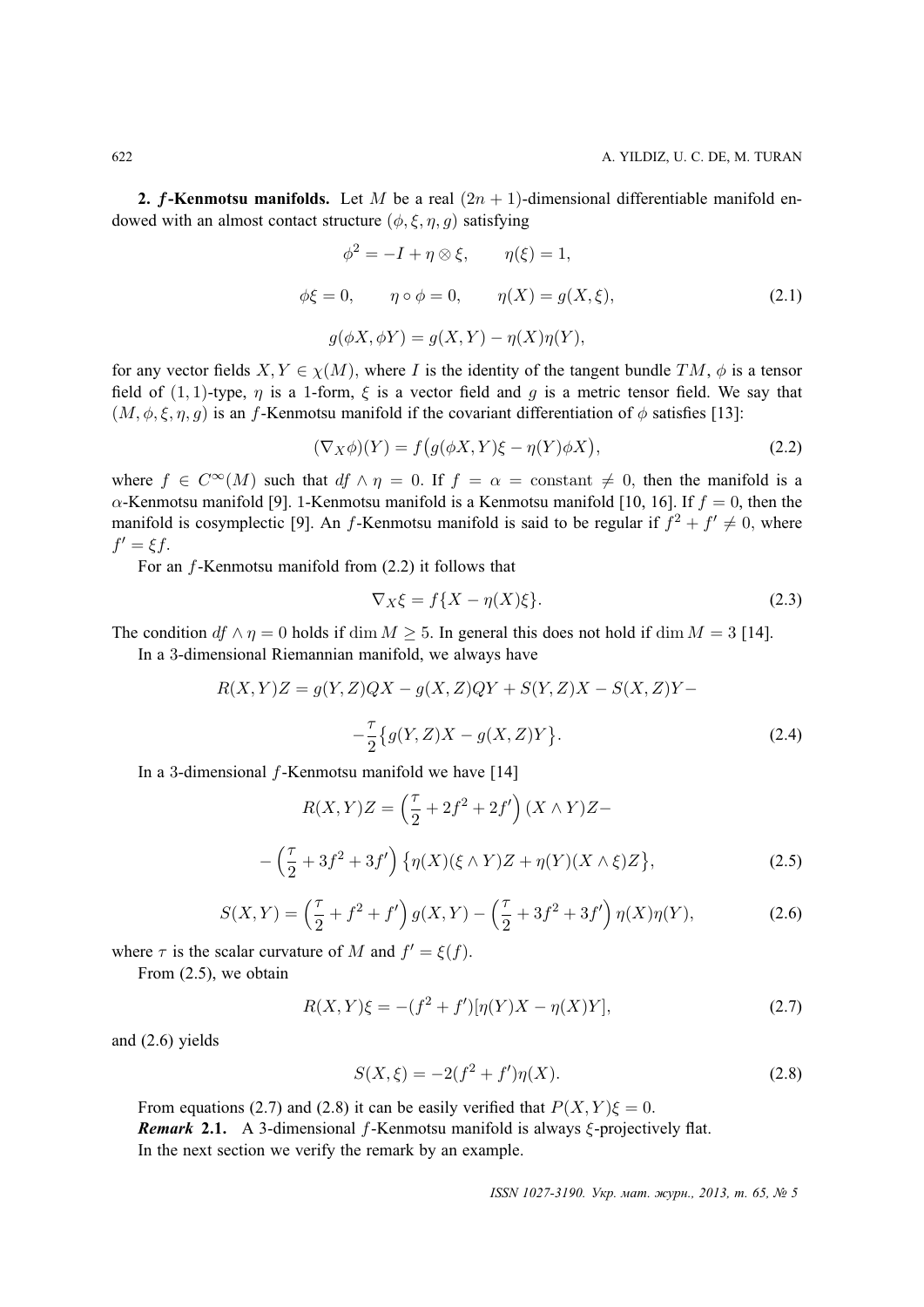**3. Example of a** 3**-dimensional** f**-Kenmotsu manifold.** We consider the three-dimensional manifold  $M = \{(x, y, z) \in \mathbb{R}^3, z \neq 0\}$ , where  $(x, y, z)$  are the standard coordinates in  $\mathbb{R}^3$ . The vector fields

$$
e_1 = z^2 \frac{\partial}{\partial x}, \qquad e_2 = z^2 \frac{\partial}{\partial y}, \qquad e_3 = \frac{\partial}{\partial z}
$$

are linearly independent at each point of  $M$ . Let  $g$  be the Riemannian metric defined by

$$
g(e_1, e_3) = g(e_2, e_3) = g(e_1, e_2) = 0,
$$
  

$$
g(e_1, e_1) = g(e_2, e_2) = g(e_3, e_3) = 1.
$$

Let  $\eta$  be the 1-form defined by  $\eta(Z) = g(Z, e_3)$  for any  $Z \in \chi(M)$ . Let  $\phi$  be the  $(1, 1)$  tensor field defined by  $\phi(e_1) = -e_2, \, \phi(e_2) = e_1, \, \phi(e_3) = 0.$ 

Then using linearity of  $\phi$  and g we have

$$
\eta(e_3) = 1, \qquad \phi^2 Z = -Z + \eta(Z)e_3,
$$
  

$$
g(\phi Z, \phi W) = g(Z, W) - \eta(Z)\eta(W),
$$

for any  $Z, W \in \chi(M)$ . Now, by direct computations we obtain

$$
[e_1, e_2] = 0,
$$
  $[e_2, e_3] = -\frac{2}{z}e_2,$   $[e_1, e_3] = -\frac{2}{z}e_1.$ 

The Riemannian connection  $\nabla$  of the metric tensor q is given by the Koszul's formula which is

$$
2g(\nabla_X Y, Z) = Xg(Y, Z) + Yg(Z, X) - Zg(X, Y) --g(X, [Y, Z]) - g(Y, [X, Z]) + g(Z, [X, Y]).
$$
\n(3.1)

Using  $(3.1)$  we have

$$
2g(\nabla_{e_1}e_3, e_1) = 2g\left(-\frac{2}{z}e_1, e_1\right),
$$

$$
2g(\nabla_{e_1}e_3, e_2) = 0 \t and \t 2g(\nabla_{e_1}e_3, e_3) = 0.
$$

Hence  $\nabla_{e_1} e_3 = -\frac{2}{z}$  $\frac{2}{z}e_1$ . Similarly,  $\nabla_{e_2}e_3 = -\frac{2}{z}$  $\frac{2}{z}e_2$  and  $\nabla_{e_3}e_3 = 0$ . (3.1) further yields

$$
\nabla_{e_1} e_2 = 0, \qquad \nabla_{e_1} e_1 = \frac{2}{z} e_3,
$$
  

$$
\nabla_{e_2} e_2 = \frac{2}{z} e_3, \qquad \nabla_{e_2} e_1 = 0,
$$
  

$$
\nabla_{e_3} e_2 = 0, \qquad \nabla_{e_3} e_1 = 0.
$$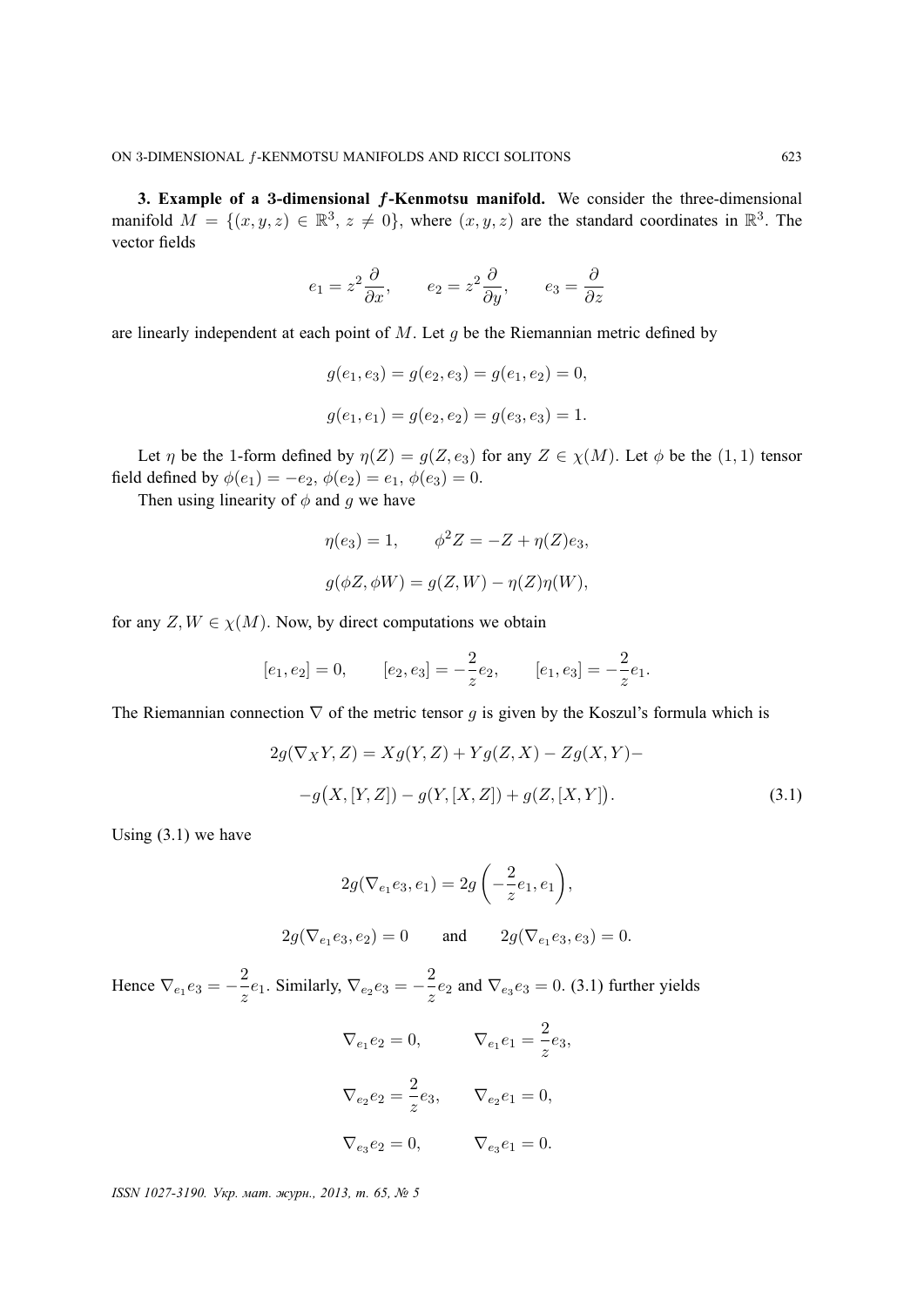From the above it follows that the manifold satisfies  $\nabla_X \xi = f\{X - \eta(X)\xi\}$  for  $\xi = e_3$ , where  $f = -\frac{2}{x}$  $\frac{2}{z}$ . Hence we conclude that M is an f-Kenmotsu manifold. Also  $f^2 + f' \neq 0$ . Hence M is a regular  $\bar{f}$ -Kenmotsu manifold.

It is known that

$$
R(X,Y)Z = \nabla_X \nabla_Y Z - \nabla_Y \nabla_X Z - \nabla_{[X,Y]} Z.
$$
\n(3.2)

With the help of the above formula and using  $(3.2)$  it can be easily verified that

$$
R(e_1, e_2)e_3 = 0, \t R(e_2, e_3)e_3 = -\frac{6}{z^2}e_2, \t R(e_1, e_3)e_3 = -\frac{6}{z^2}e_1,
$$
  
\n
$$
R(e_1, e_2)e_2 = -\frac{4}{z^2}e_1, \t R(e_3, e_2)e_2 = -\frac{6}{z^2}e_3, \t R(e_1, e_3)e_2 = 0,
$$
  
\n
$$
R(e_2, e_1)e_1 = -\frac{4}{z^2}e_2, \t R(e_2, e_3)e_1 = 0, \t R(e_3, e_1)e_1 = -\frac{6}{z^2}e_3.
$$

From the above expressions of the curvature tensor we obtain

$$
S(e_1, e_1) = g(R(e_1, e_2)e_2, e_1) + g(R(e_1, e_3)e_3, e_1) = -\frac{10}{z^2}.
$$

Similarly, we have

$$
S(e_2, e_2) = -\frac{10}{z^2}
$$
 and  $S(e_3, e_3) = -\frac{12}{z^2}$ .

Now from the expressions of curvature tensors and Ricci tensor we have

$$
P(e_1, e_2)e_3 = P(e_1, e_3)e_3 = P(e_2, e_3)e_3 = 0,
$$

that is,  $M$  is  $\xi$ -projectively flat. Hence the Remark 2.1 is verified.

**4. Ricci-semisymmetric** 3**-dimensional** f**-Kenmotsu manifolds.** An f-Kenmotsu manifold is called Ricci-semisymmetric if  $R(X, Y) \cdot S = 0$  [20], where  $R(X, Y)$  is treated as a derivation of the tensor algebra for any tangent vectors  $X$ ,  $Y$ . Then

$$
S(R(X, Y)U, V) + S(U, R(X, Y)V) = 0.
$$
\n(4.1)

Putting  $X = U = \xi$  in (4.1) we have

$$
S(R(\xi, Y)\xi, V) + S(\xi, R(\xi, Y)V) = 0.
$$
\n(4.2)

Then using  $(2.7)$  in  $(4.2)$  we obtain

$$
(f^{2} + f') [\eta(Y)S(\xi, V) - S(Y, V)] + (f^{2} + f') [g(Y, V)S(\xi, \xi) - \eta(V)S(\xi, Y)] = 0.
$$

Now using (2.8) in the above equation yields

$$
S(Y, V) = -2(f^{2} + f')g(Y, V),
$$

on the set of M on which  $f \neq 0$ . Thus we obtain the following: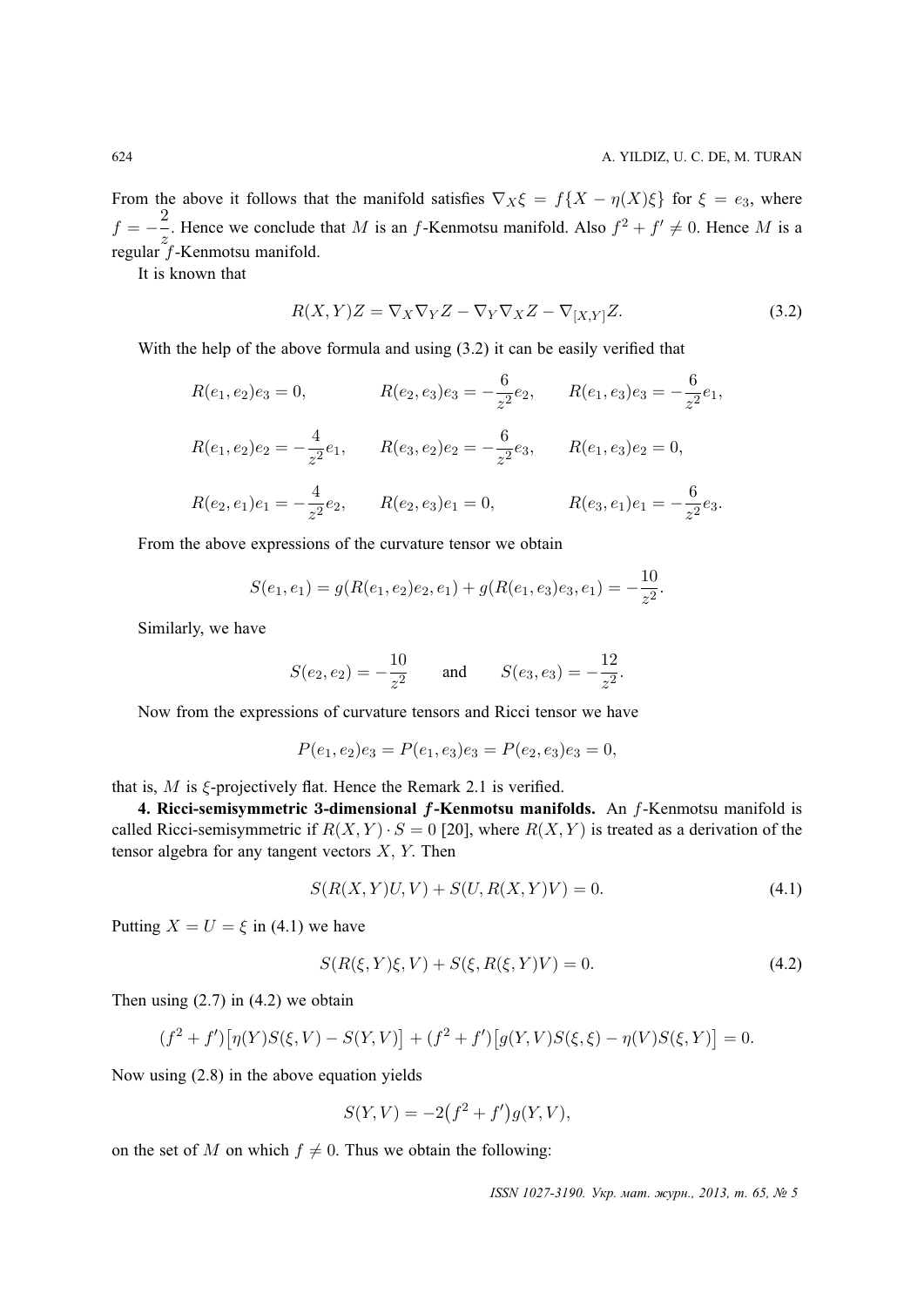**Proposition 4.1.** *Let* M *be a Ricci-semisymmetric* 3*-dimensional regular* f*-Kenmotsu manifold. Then* M *is an Einstein manifold.*

Since Ricci symmetric manifold implies Ricci-semisymmetric, therefore Proposition 4.1 generalizes the result of Olszak and Rosca [14].

Now we prove the following:

**Theorem 4.1.** *Let* M *be a* 3*-dimensional non-cosymplectic* f*-Kenmotsu manifold. The following conditions are equivalent*:

(i) M *is an Einstein manifold,*

(ii) *the Ricci tensor S of M is parallel*  $(\nabla S = 0)$ .

(iii) *M is Ricci-semisymmetric.*

*Proof.* (i)  $\Rightarrow$  (ii) and (ii)  $\Rightarrow$  (iii) are clear. (iii)  $\Rightarrow$  (i) by Proposition 4.1.

Theorem 4.1 is proved.

*Remark* **4.1.** It is obvious that by the formula (2.4) the conditions (i) – (iii) in Theorem 4.1 can be replaced by the following conditions:

(i)  $M$  is of constant curvature,

(ii) M is locally symmetric  $(\nabla R = 0)$ ,

(iii)  $M$  is semisymmetric.

**5.** η**-parallel Ricci tensor.**

**Definition 5.1.** *The Ricci tensor* S *of a* 3*-dimensional* f*-Kenmotsu manifold is called* η*-parallel if it satisfies*

$$
(\nabla_W S)(\phi X, \phi Y) = 0
$$

*for all vector fields* W, X *and* Y.

The notion of  $\eta$ -parallel Ricci tensor for Sasakian manifolds was introduced by Kon [11].

Let us consider a 3-dimensional f-Kenmotsu manifold. Replacing X by  $\phi X$  and Y by  $\phi Y$  in (2.6), we have

$$
S(\phi X, \phi Y) = \left(\frac{\tau}{2} + f^2 + f'\right) g(\phi X, \phi Y). \tag{5.1}
$$

Using  $(2.1)$  in  $(5.1)$  we get

$$
S(\phi X, \phi Y) = \left(\frac{\tau}{2} + f^2 + f'\right) \{g(X, Y) - \eta(X)\eta(Y)\}.
$$
 (5.2)

Differentiating the equation  $(5.2)$  covariantly with respect to  $W$ , we obtain

$$
(\nabla_W S)(\phi X, \phi Y) = \left(\frac{d\tau(W)}{2} + 2f(Wf) + (Wf')\right) \{g(X, Y) - \eta(X)\eta(Y)\} + \\ + \left(\frac{\tau}{2} + f^2 + f'\right) \{-fg(W, X)\eta(Y) + fg(W, Y)\eta(X)\}.
$$

Suppose the Ricci tensor is  $\eta$ -parallel. Then, we get from above

$$
\left(\frac{d\tau(W)}{2} + 2f(Wf) + (Wf')\right) \{g(X,Y) - \eta(X)\eta(Y)\} + \\ + \left(\frac{\tau}{2} + f^2 + f'\right) \{-fg(W,X)\eta(Y) + fg(W,Y)\eta(X)\} = 0. \tag{5.3}
$$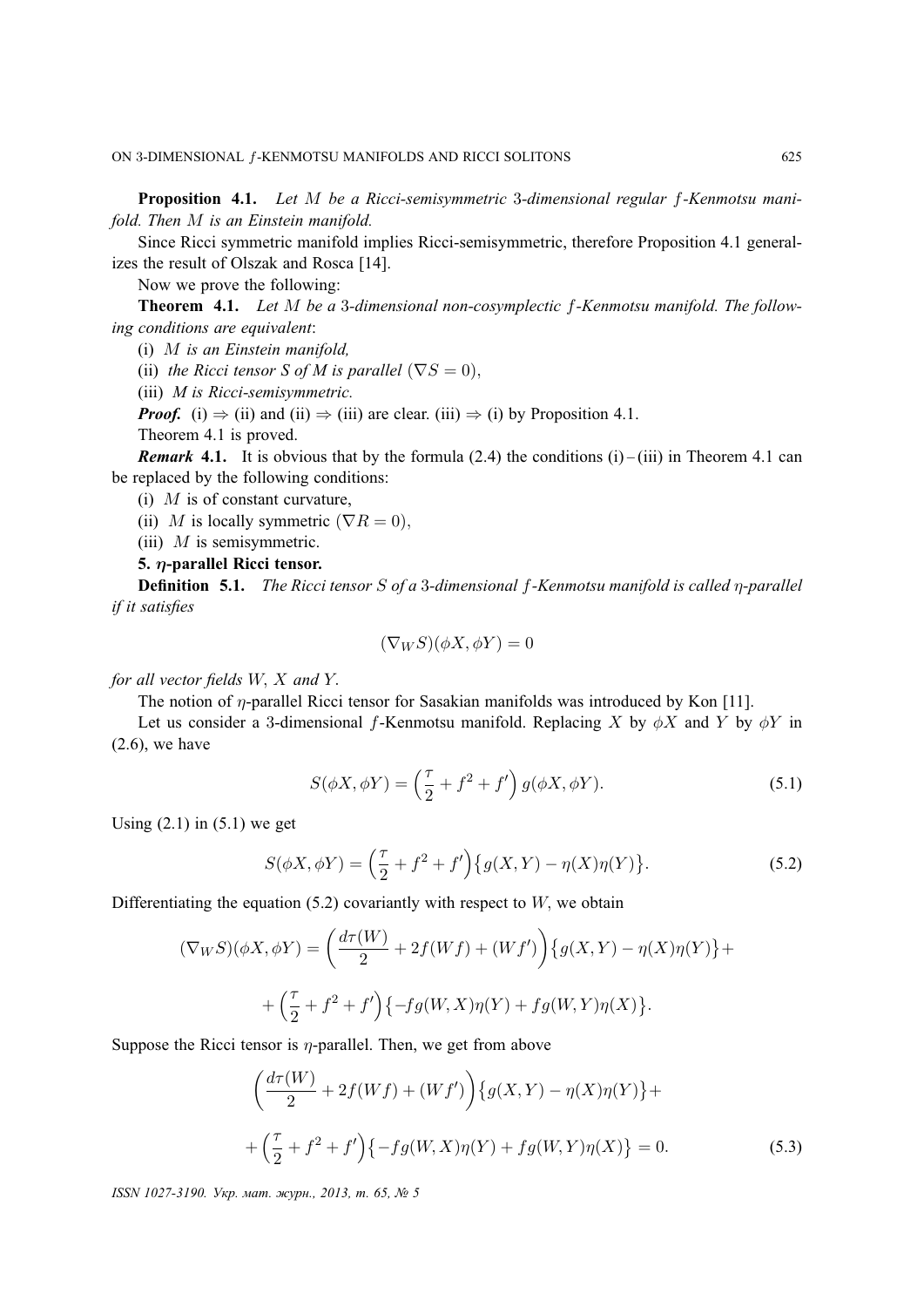Then putting  $X = Y = e_i$  in (5.3), where  $\{e_i\}$  is an orthonormal basis of the tangent space at each point of the manifold, and taking summation over  $i, 1 \le i \le 3$ , we obtain

$$
\frac{d\tau(W)}{2} + 2f(Wf) + (Wf') = 0.
$$

Thus we have the following:

**Theorem 5.1.** *If in a* 3*-dimensional* f*-Kenmotsu manifold the Ricci tensor* S *is* η*-parallel, then the scalar curvature is constant, provided* f *is a constant.*

**6. Ricci solitons.** Suppose that a 3-dimensional f-Kenmotsu manifold admits a Ricci soliton. It is well known that  $\nabla g = 0$ . Since  $\lambda$  in the Ricci soliton equation (1.1) is a constant, so  $\nabla \lambda g = 0$ . Thus  $\mathcal{L}_V g + 2S$  is parallel.

In [2] Calin and Crasmareanu proved that a symmetric parallel second order tensor in an f-Kenmotsu manifold is a constant multiple of the metric tensor on the set on which  $f \neq 0$ . Hence we conclude that  $\mathcal{L}_V g + 2S = \beta$  (say) is a constant multiple of the metric tensor g, that is,

$$
(\mathcal{L}_V g + 2S))(X, Y) = \beta(X, Y) = \beta(\xi, \xi)g(X, Y),
$$

where  $\beta(\xi, \xi)$  is given by

$$
\beta(\xi, \xi) = (\pounds_V g + 2S))(\xi, \xi) = -4(f^2 + f').
$$

So  $\mathcal{L}_V g + 2S + 2\lambda g$  reduces to  $(-4(f^2 + f') + 2\lambda)g$ . Using (1.1) we get  $\lambda = 2(f^2 + f')$ . Thus we have the following:

**Proposition 6.1.** *In a* 3-dimensional regular f-Kenmotsu manifold the Ricci soliton  $(g, \lambda, V)$ is shrinking or expanding according as  $(f^2 + f')$  is negative or positive.

In particular, let V be pointwise collinear with  $\xi$ , i.e.,  $V = b\xi$ , where b is a function on the 3-dimensional f-Kenmotsu manifold. Then

$$
(\pounds_V g + 2S + 2\lambda g)(X, Y) = 0,
$$

which implies that

$$
g(\nabla_X b\xi, Y) + g(\nabla_Y b\xi, X) + 2S(X, Y) + 2\lambda g(X, Y) = 0,
$$

or,

$$
bg(\nabla_X \xi, Y) + (Xb)\eta(Y) + bg(\nabla_Y \xi, X) + (Yb)\eta(X) + 2S(X, Y) + 2\lambda g(X, Y) = 0.
$$
 (6.1)

Using  $(2.3)$  in  $(6.1)$ , we obtain

$$
2fbg(X,Y) - 2fbp(X)\eta(Y) + (Xb)\eta(Y) + (Yb)\eta(X) + 2S(X,Y) + 2\lambda g(X,Y) = 0.
$$
 (6.2)

In (6.2) replacing Y by  $\xi$  it follows that

$$
Xb + (\xi b)\eta(X) - 4(f^2 + f')\eta(X) + 2\lambda\eta(X) = 0.
$$
\n(6.3)

Putting  $X = \xi$  in (6.3), we get

$$
\xi b = 2(f^2 + f') - \lambda.
$$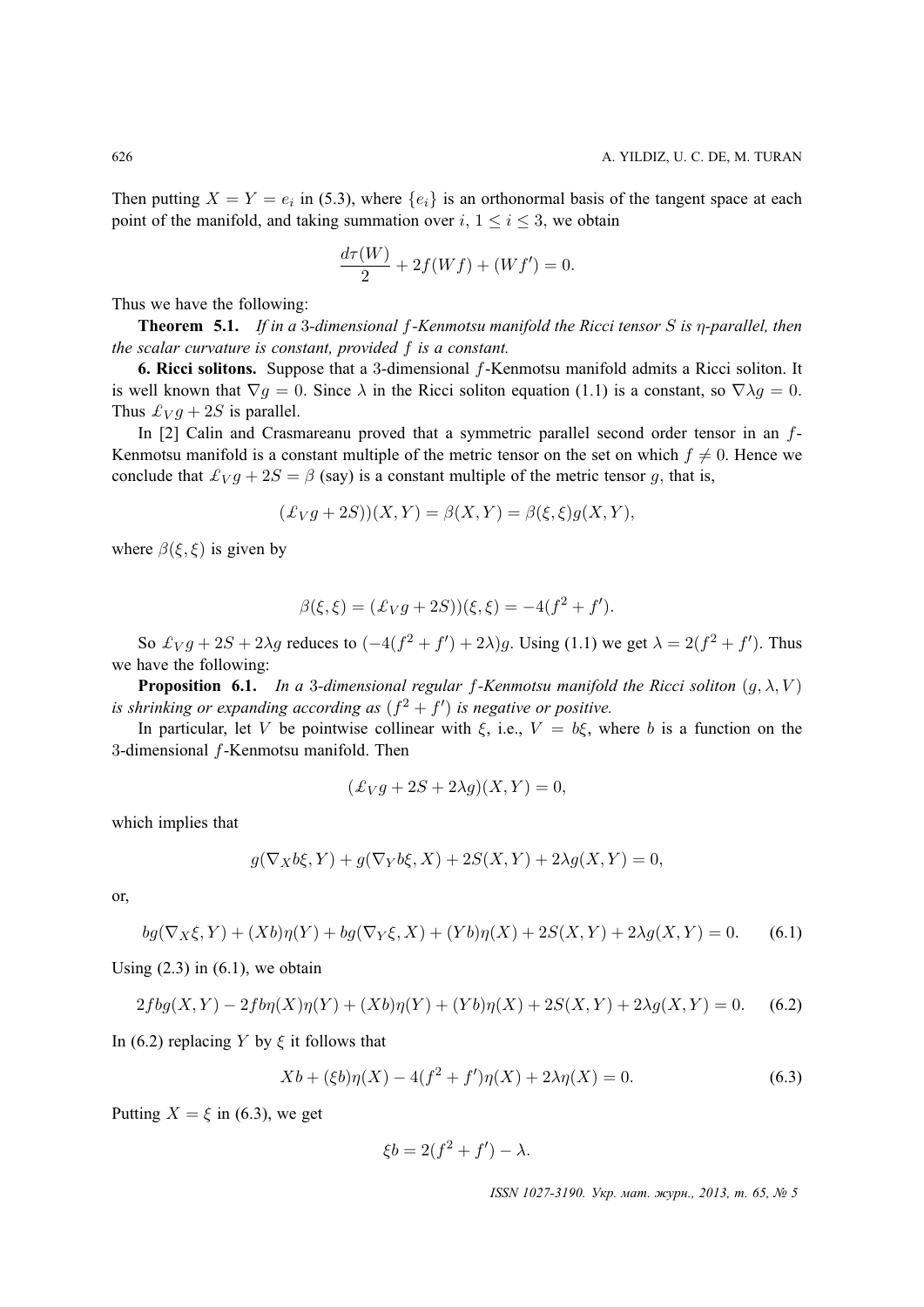Putting this value in (6.3), we obtain

$$
Xb + (2(f2 + f') – \lambda)\eta(X) – 4(f2 + f')\eta(X) + 2\lambda\eta(X) = 0,
$$

or,

$$
db = \{2(f^2 + f') - \lambda\}\eta.
$$
\n(6.4)

Applying  $d$  on (6.4), we get

$$
\{\lambda - 2(f^2 + f')\}d\eta = 0.
$$

Since  $d\eta \neq 0$ , we have

$$
2(f^2 + f') - \lambda = 0.
$$
 (6.5)

Using  $(6.5)$  in  $(6.4)$  yields b is a constant. Therefore from  $(6.2)$  it follows

$$
S(X,Y) = -(\lambda + fb)g(X,Y) + f b \eta(X)\eta(Y),
$$
\n(6.6)

which implies that M is an  $\eta$ -Einstein manifold. This leads to the following:

**Theorem 6.1.** *If in a* 3*-dimensional* f*-Kenmotsu manifold the metric* g *is a Ricci soliton and* V *is pointwise collinear with* ξ, *then* V *is a constant multiple of* ξ *and* g *is an* η*-Einstein manifold of the form* (6.6) *and the Ricci soliton is expanding provided*  $\lambda = 2(f^2 + f')$ *.* 

The converse of the above theorem is not true, in general. However if we take  $f = constant$ , i.e., if we consider a 3-dimensional  $\eta$ -Einstein f-Kenmotsu manifold, then it admits a Ricci soliton. This can be proved as follows:

Let M be a 3-dimensional  $\eta$ -Einstein f-Kenmotsu manifold and  $V = \xi$ . Then

$$
S(X,Y) = \gamma g(X,Y) + \delta \eta(X)\eta(Y),\tag{6.7}
$$

where  $\gamma$  and  $\delta$  are certain scalars.

Now using (2.3)

$$
(\mathcal{L}_{\xi}g)(X,Y) = g(\nabla_X \xi, Y) + g(\nabla_Y \xi, X) = 2f\{g(X,Y) - \eta(X)\eta(Y)\}.
$$

Therefore

$$
(\pounds_{\xi}g)(X,Y) + 2S(X,Y) + 2\lambda g(X,Y) = 2(f + \gamma + \lambda)g(X,Y) - 2(f - \delta)\eta(X)\eta(Y). \tag{6.8}
$$

From equation (6.8) it follows that M admits a Ricci soliton  $(g, \xi, \lambda)$  if  $f + \gamma + \lambda = 0$  and  $\delta =$  $f = f = \text{constant}$ . From (6.7) we have using (2.8),  $-2f^2 = \gamma + \delta$ . Hence  $\gamma = -2f^2 - f = \text{constant}$ . Therefore  $\lambda = -(\gamma + \delta) = \text{constant}$ . So we have the following:

**Theorem 6.2.** *If a* 3-dimensional f-Kenmotsu manifold is  $\eta$ -Einstein of the form  $S = \gamma g + \eta g$  $+ \delta \eta \otimes \eta$ , *then the manifold admits a Ricci soliton*  $(g, \xi, -(\gamma + \delta))$ .

- 1. *Blair D. E.* Contact manifolds in Riemannian geometry // Lect. Notes Math. 1976. **509**.
- 2. *Calin C., Crasmareanu.* From the Eisenhart problem to the Ricci solitons in f-Kenmotsu manifolds // Bull. Malays. Math. Soc. – 2010. – **33**.
- 3. *Chow B., Knopf D.* The Ricci flow: An introduction // Math. Surv. and Monogr. 2004. **110**.